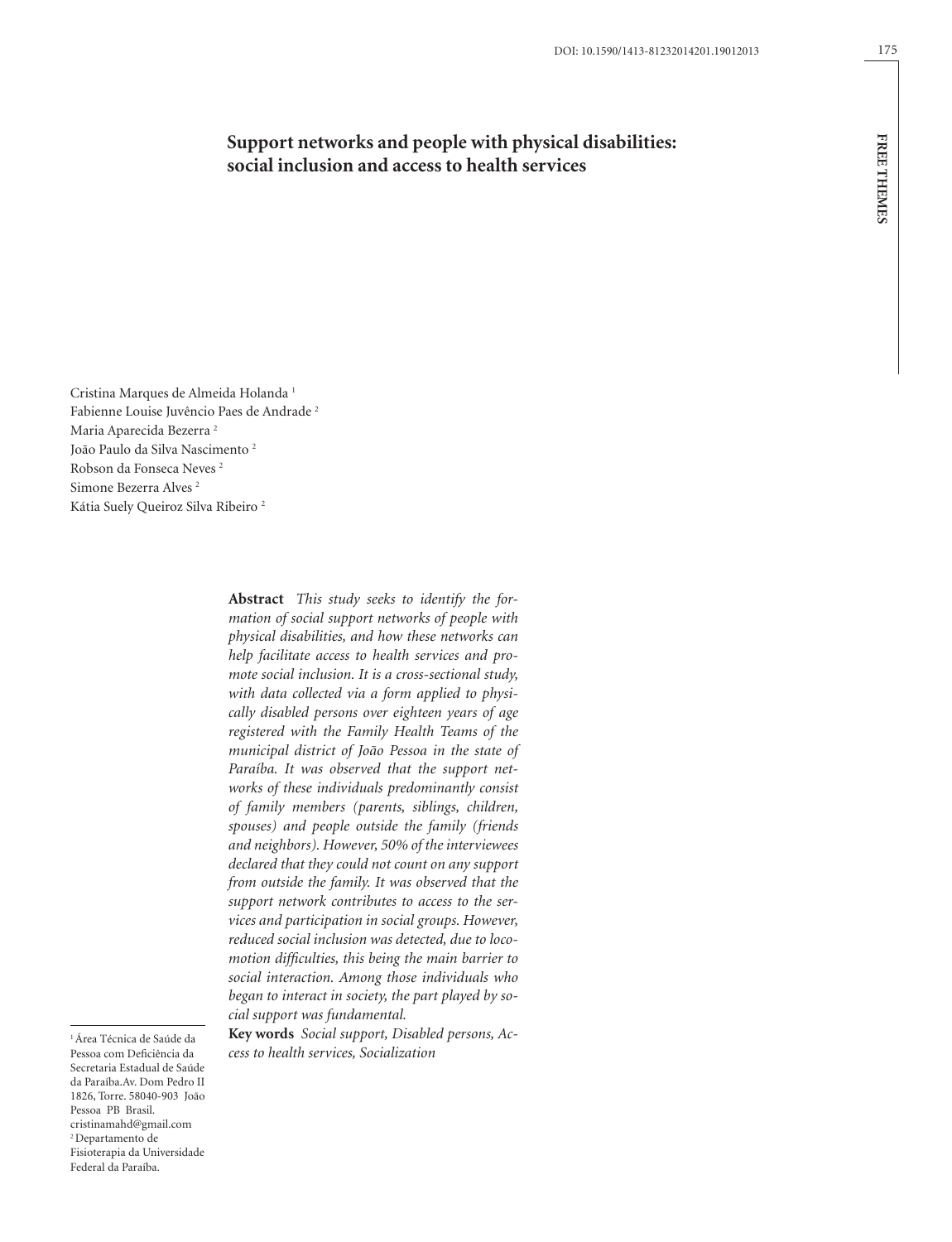# **Introduction**

The World Health Organization (WHO) says that 10% of the world's population has some type of disability<sup>1</sup>. Data from the demographic Census 2010 shows that in Brazil more than 45 million residents have some type of disability. It is estimated that more than 13 million people have some form of motor disability, representing a significant share of the population that requires governmental or civil society support to ensure their social inclusion<sup>2</sup>.

In the search for an "inclusive society", the United Nation's General Assembly agreed, through Resolution 45/91, the objective that by the year 2010 we would have a more inclusive society for all<sup>3</sup>, yet in reality we are far from this goal being met. People with disabilities still face social, economic and cultural difficulties in relation to social inclusion. Coupled with the above they also experience mobility difficulties on the streets and accessibility problems when in buildings.

In Brazil, people with disabilities, have their social rights upheld by the Federal Constitution<sup>4</sup>, in order to protect their social life and in their right to work, by means of a set of judicial measures that can lead to the obtaining of compensation<sup>5</sup>.

Among the rights that are constitutionally guaranteed, is the right to health, which is of particular importance. In accordance with the principle of universal access to the Brazilian National Health Service (known by the acronym SUS), every Brazilian citizen should have access to health services, without exceptions. The document establishing the National Health Policy for Persons with Disabilities, approved in 2008 by the Ministry of Health, establishes guidelines and institutional responsibilities, with a view to creating conditions for the restitution of the rights for the disabled. The policy defines the role of each government department, so as to ensure that health care, public assistance, protection and security of those with disabilities forms an integral part of Government policy<sup>6</sup>.

However, it was observed that the health care of people with disabilities is still very much restricted to rehabilitation centers and other related services, which can compromise their access to services. This is particularly the case where one considers the untapped potential of these local health service providers who, at the moment, cannot guarantee tailored services for the disabled. Furthermore, little is known about how the services are organized, in relation to the architectural design of the health centers and what qualifications are needed by contracted health care professionals, to meet the needs of people with disabilities<sup>7</sup>.

The issue of access to health services may be even more problematic for people with motor disabilities, whose limitations require there to be adequate means of transportation in order to travel. There are times when even though a particular service has been guaranteed to a disabled person, the person often doesn't have the financial or physical means to get to the place where the service is being provided. This subsequently results in a missed opportunity to receive health care which in itself can make the person's situation worse<sup>8</sup>.

Due to the difficulty of travel and access to rehabilitation services, people with disabilities have a restricted social life that revolves around their family, with little opportunity for social inclusion. This, in turn, creates the condition known as social isolation<sup>9</sup>.

Therefore, depending on the type of support given and the levels of participation from others, the disabled person can overcome the aforementioned limitations. This support, customarily, comes from family members, neighbors and friends, as well as, health professionals who all are, in one way or another, involved in helping them. The formation of a social support networks, is of fundamental importance in the life and quality of care persons with disabilities<sup>9</sup>.

Social support, therefore, is defined as any information, spoken or not, and/or material assistance, offered by groups and/or people who know each other, that result in emotional outcomes and/or positive behavior $10$ . This support can be through access for individuals to practical services and material resources. It can also be given through affective expressions of love and affection. When we refer to such emotions, this means showing empathy, affection, love, confidence, esteem, listening and showing interest in someone. Another form of support is through positive social interaction, which refers to people being available to interact with the disabled in a fun and relax manner<sup>11</sup>. Therefore the type of support that I have just outlined, if done in a certain social context, would constitute as being offered as part of a social support network.

There is evidence that suggests that the presence of a disease in a person, especially if chronic, can lower the quality of that persons social interactions and, in the long term, can reduce their possibility of accessing social networks $11$ . This happens similarly with people who have disabilities.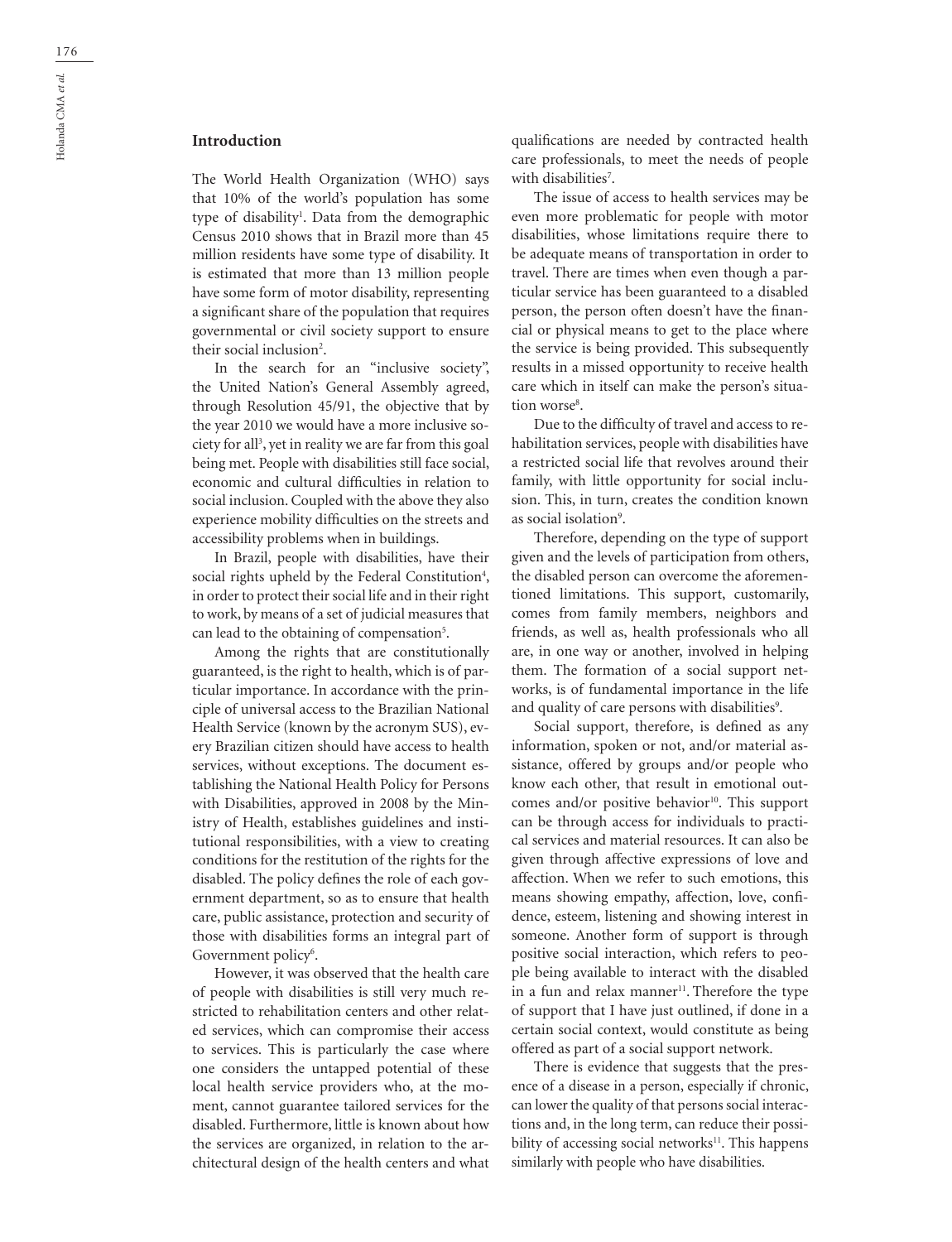177

Considering the difficulties faced by people with disabilities and the importance of social support, it is necessary to identify the relevance of this support in relation to their social interaction. Therefore the objective of this study is to examine the constitutional makeup of identified social support networks for people with physical disabilities, and how these networks can contribute to facilitate access to health services and provide social inclusion.

#### **Methods**

This body of work involved field research which was both detailed and cross-sectional. This research was carried out between December 2007 and June 2008 by a Research Group from UFPB and the research was called *Accessibility for People with Disabilities*, with financial support that came from FAPESQ /CNPq/MS.

The sample for the study consisted of 120 volunteers, and was based on the population data for the city of João Pessoa as well as an estimate of the amount of people with physical disabilities in the world. The calculation for the size of the sample adheres to the following criteria: a 99% level of confidence rating; a margin of error of 3.3%, knowledge of the percentage of the inhabitants in the city of João Pessoa that are over 18 years old, and finally the estimated percentage of persons with a physical disability<sup>2</sup>.

The study included people with physical disabilities having an impairment of the musculoskeletal system and mobility disabilities, who were older than 18 years old and were living in the city of João Pessoa. Those that were excluded from the research included people with disabilities that fell outside of the aforementioned because the disability was temporary in nature. Also excluded were either disabled people or their carers who were not able to respond to the survey.

In order to gain access to and select a sample we used people that were registered as physically disabled at the Family Health Team Centers (FHS) and screening was done based on the divisions of the Health District. These centers are operational units, setup on the basis of geographical area, epidemiology and political constituencies, that allows for the regionalization of health management by pooling health care equipment to be used as and when required for all in a given area<sup>12</sup>.

The criteria underpinning the choice of which Family Health Care Unit (USF) to use that would represent a given Health District was multiple and random, however the sample selection from the USF was done with more analytical thought. After this random selection of the USFs that represented each of the Districts was done, it was necessary to screen those that were registered as persons with physical disabilities.

Data was collected regarding the sociodemographic profile of the area, the social support networks, access to health services, and information relating to social interactions.

The people that were a part of the support networks were analyzed in four ways: personal relationships in families (which included the nuclear family and beyond); personal relationships with those considered to be like family; the types of support that was well established in both of the aforementioned types of relationships and how such support influenced their access to health services and their participation in social groups.

Having looked at both the immediate family support network and those that were considered as family members, it is important to emphasize that in addition to considering how often the disabled received support, we also observed the order of importance attributed to the family support network and the network of support made up of those considered to be family. Thus, the order of importance was measured through the designation of numbers in which the Arabic number "1" represented the highest degree of importance. This measurement was used for the two types of support networks as well as for evaluating how these support networks influenced social inclusion.

 The reasons behind why someone had a particular physical disability were grouped according to the International Statistical Classification of Diseases and Related Health Problems - 10TH revision (ICD 10). It used the lists of categories with three characters<sup>13</sup>.

Initially a pilot study was conducted on the basis of which adjustments were to be made on the questionnaire. We used the coefficient alpha of Chronbach's alpha to test the reliability of the responses given using the questionnaire, which resulted in a coefficient of 0.67; 0.82 and 0.73 for the *socio demographic profile, access to health services* and *social support networks*, respectively.

The participants included in the study agreed to participate in the study by signing a consent form. The research was conducted within the required standards stipulated in the Declaration of Helsinki and approved by the Research Ethics Committee for the Science of Health at the Federal University of Paraiba - CEP/CCS.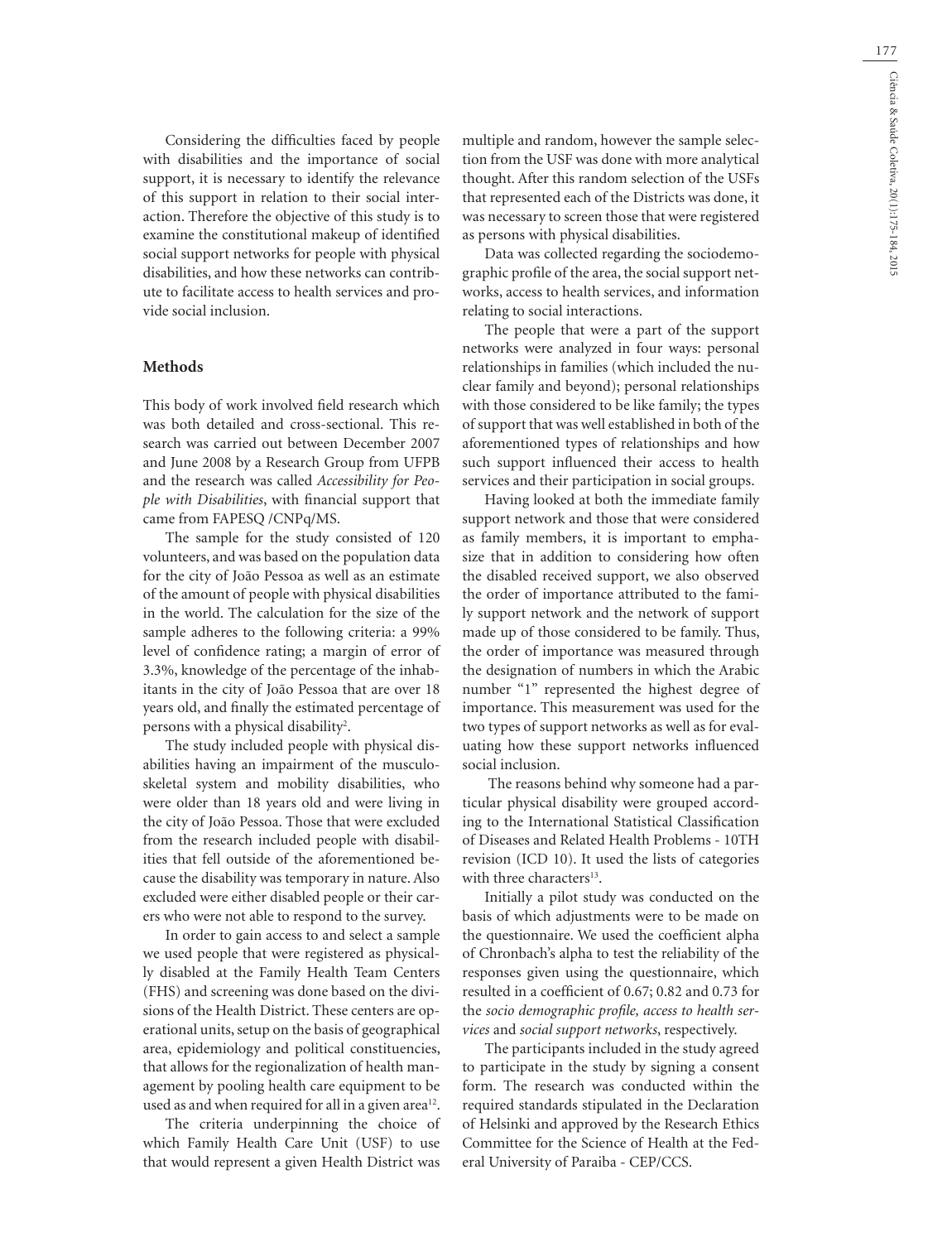The processing, storage and analysis of the data was done using the statistical program SPSS (*Statistical Package for the Social Sciences*)*,* version 16.0. The statistical analysis was detailed, with the use of absolute and relative frequencies.

#### **Results**

The information obtained after the analysis of the data was grouped into three areas: sample profile (i.e. the social support networks), access to health services, and aspects related to social interaction.

#### **Socio demographic Profile**

As part of the research, 120 people were surveyed: 55% were female, 48.3% considered themselves to be white, 37.5% were either married or had a partner and 32.5% were literate despite not having completed primary school. This highlighted the high rate of illiteracy which we noted covered 30.8% of the sample surveyed (Table 1).

Physical disabilities were categorized as congenital or occurring during someone's life after birth, according to the time of its discovery. Some were considered as congenital diseases, others were discovered during the embryonic period, while other disabilities occurred during delivery or soon after a birth. Thus, these disabilities were considered life long disabilities.

 According to Table 1, the most prevalent disabilities were the ones that had come about during a person's life which amounted to 81.66% of the cases. We also used three age categories: young adult, adult and the elderly. This last category accounted for the highest number of participants (46.7%).

The majority of the participants did not have private health insurance (83.3%), nor did they have paid employment. They were ever confined to staying in their house or just outside their house (96.7%). The number of people that didn't have paid employment was the same number of those considered disabled and who were in receipt of Social Security benefits (88.3 %). Amongst the benefits that were received, invalidity retirement benefit was received by 44.2% of the participants, followed by retirement benefit based on the amount of years worked (20%) and state pensions (14.2%). The other benefits were received by 10% of our participants. We took into account people's personal income of which 59.2% received the equivalent to a minimum

| Variables                      | n              | $\%$ |
|--------------------------------|----------------|------|
| Sex                            |                |      |
| Female                         | 66<br>54       | 55.0 |
| Male                           |                | 45.0 |
| Ethnicity                      | 58             |      |
| White                          | 40             | 48.3 |
| Mixed Race                     |                | 33.3 |
| Black                          | 13             | 10.8 |
| Mixed Race                     | 7              | 5.8  |
| Not reported                   | $\overline{c}$ | 1.7  |
| <b>Marital Status</b>          |                |      |
| Married                        | 45             | 37.5 |
| Single                         | 37             | 30.8 |
| Widower                        | 28             | 23.3 |
| Divorced                       | 10             | 8.3  |
| Education                      |                |      |
| Illiterate                     | 37             | 30.8 |
| Literate                       | 39             | 32.5 |
| Primary School Completed       | 24             | 20.0 |
| Secondary School Completed     | 15             | 12.5 |
| University Education Completed | 4              | 3.3  |
| Not reported                   | 1              | 0.8  |
| When disability Occured        |                |      |
| Congenital (at birth)          | 20             | 16.7 |
| Occurred during life           | 98             | 81.7 |
| Not reported                   | $\overline{c}$ | 1.8  |
| Age                            |                |      |
| 18 to 40 (young adult)         | 25             | 20.8 |
| 41 to $60$ (adult)             | 37             | 30.8 |
| $61$ to $100$ (elderly)        | 58             | 48.3 |

wage, and we noted that some family incomes were increased through the periodic receipt of 2 to 5 salaries (36.7%). Most of the participants (44.2%) resided with approximately 4 to 6 people in their household.

It was noted that the high number of people with physical disabilities caused by strokes corresponded to 36.6%. Other causes were: major traumatic life incidents (12.5%), amputation due to diabetes (8.3%), cerebral palsy (7.5%), poliomyelitis (7.5%), spinal cord injury (5.8%), other/ not specified (21.7%). The majority of the interviewees considered themselves to be disabled  $(87.5\%)$ .

### **Social support networks and access to health services**

According to Figure 1, the family categories most prevalent and most important were those

**Table 1.** The Sociodemographic make up of those with disabilities in João Pessoa, Paraíba, 2008.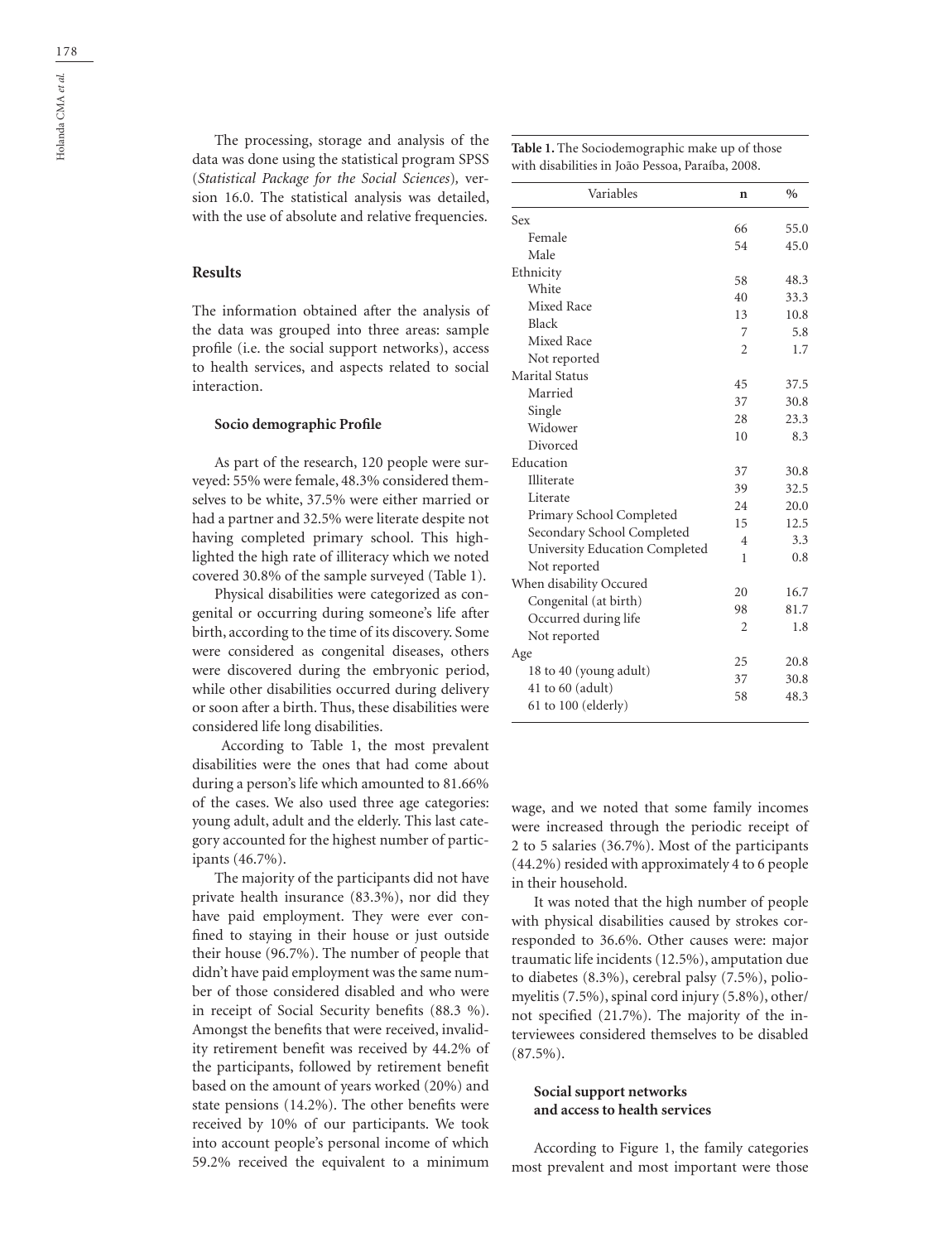179

that belonged to the nuclear family, that is, parents (24.2%), children (56.7%), husbands/wives (33.3 %) and siblings (22.5%).

When looking at the degree of importance placed on family support, the support from parents was considered most important. The relationship with children showed the highest prevalence rate being the case for 56.7% of participants. Relationships with siblings, despite existing in a high number of cases, was considered low in relation to importance when looking at support networks.

Married people received the majority of their support from their husbands/wives and children, while single people received the most amount of support from parents and siblings. Widowers received support predominantly from their children. This study also noted that a high number of the participants with congenital disabilities were single.

In relation to those considered to be like family members (Figure 2) that provided a network of support, they were comprised of mainly friends or neighbors. There wasn't much difference in relation to the degree of importance given to both of the above despite not having the same high numbers of importance as other categories. Mention was also made of the support received from health professionals and religious people within the context of support networks. Support from co-workers wasn't often mentioned because

few of our sample engaged in work activity. It is also worth noting that 50% our sample who had a physical disability didn't receive any support from anyone outside the family.

Amongst the types of support developed due to relationships, support from the family or from those considered to be like family provided material (55.5%) or emotional (84%) support. This last type of support was most prevalent and was considered the most important.

A large proportion of our sample (89.2%) stated that the support they received helped with them gaining access to health services. In relation to gaining access to health services, 57.5% noted the importance of this support in order to make appointments and 67% in being accompanied to the doctors. No significant differences were noted in relation to the degree of importance attributed to the aforementioned.

### **Aspects related to social interaction**

A significant number of participants in the sample (71.7 %) say they have difficulty in participating in local events, festivals or community meetings, mainly due to their own difficulties in physical movement (72.1%), followed by a lack of adequate disabled-friendly streets and avenues (15.1%). We noted that of the 21% of people who stated that they were able to participate in the above events without major problems, 50%



**Figure 1.** The make-up of the family support network and its order of importance. João Pessoa, Paraíba, 2008.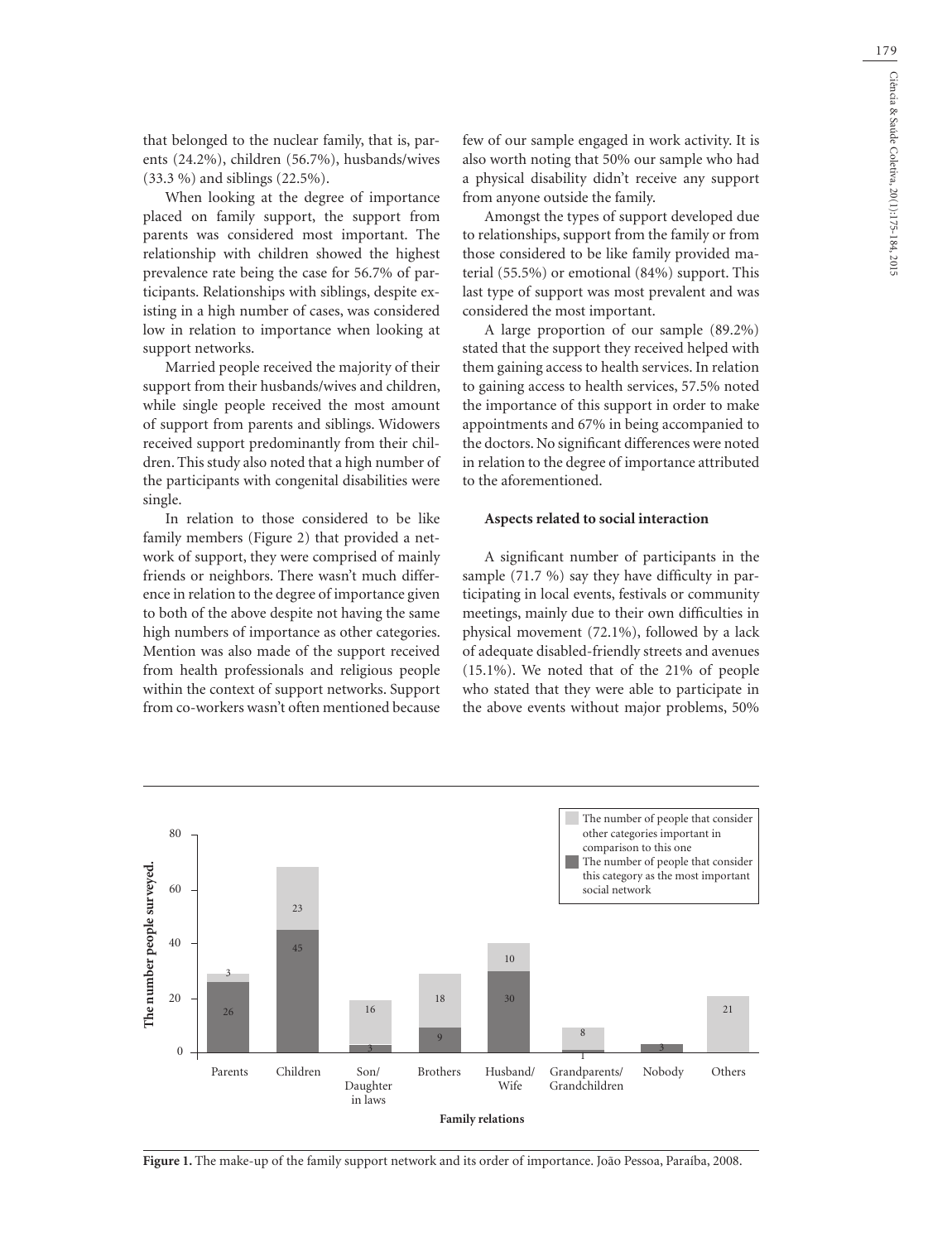

**Figure 2.** The make-up of the social networks outside of the family unit and their order of importance. João Pessoa, Paraíba, 2008.

of them stated that companies helped in this respect. Also 16.7% stated that a major help was the proximity of the event to their place of abode.

 Only 20.3% of our sample participated in any social group. Also amongst this group, 96% of our sample highlighted their participation in a religious group. The main types of support received by these groups were spiritual support (91.7%) and care/emotional support (41.7%).

Amongst those who do not participate in groups, 37.5% demonstrated a desire to participate in one, citing that the main obstacle preventing them from doing so was due to physical mobility problems.

We noted that 23.3% of our sample had stopped being a part of a social group that they use to be a part of. Amongst the reasons given, again, difficulties in physical mobility was highlighted (78%).

# **Discussion**

The sociodemographic profile of the sample that was studied showed a relatively high amount of illiterate people (30.8%). This number is higher than the figure presented by IBGE in 2009, which estimated that an average of 10% of Brazilians older than 15 years old are illiterate<sup>14</sup>.

The high rate of illiteracy in the population studied, together with the prevailing low personal income in this group (almost 60% of the subjects had an income equivalent to one monthly minimum wage) are factors that can negatively influence the social integration of these individuals, while at the same time they are indicators of a need for actions to be taken aimed at overcoming the difficulties imposed by socio-economic conditions.

The World Report on Disability<sup>15</sup> has shown, based on the World Health Survey carried out between 2002-2004 (which looked at a total of 70 countries) that those who fell into the group of being either a woman, or living in near extreme poverty or were elderly were more likely to be disabled. This is particularly the case in developing countries.

The number of people that were disabled due to strokes, was high. The study carried out by the World Report on Disability<sup>15</sup> has shown that increases in cases of diabetes, cardiovascular diseases (heart disease and stroke), mental disorders, cancer and respiratory diseases will have a profound effect on disabilities throughout the world.

Having a stroke is one of the main factors associated with causing disabilities in adults. This also proved to be the case in the sample of people that we studied especially amongst the elderly.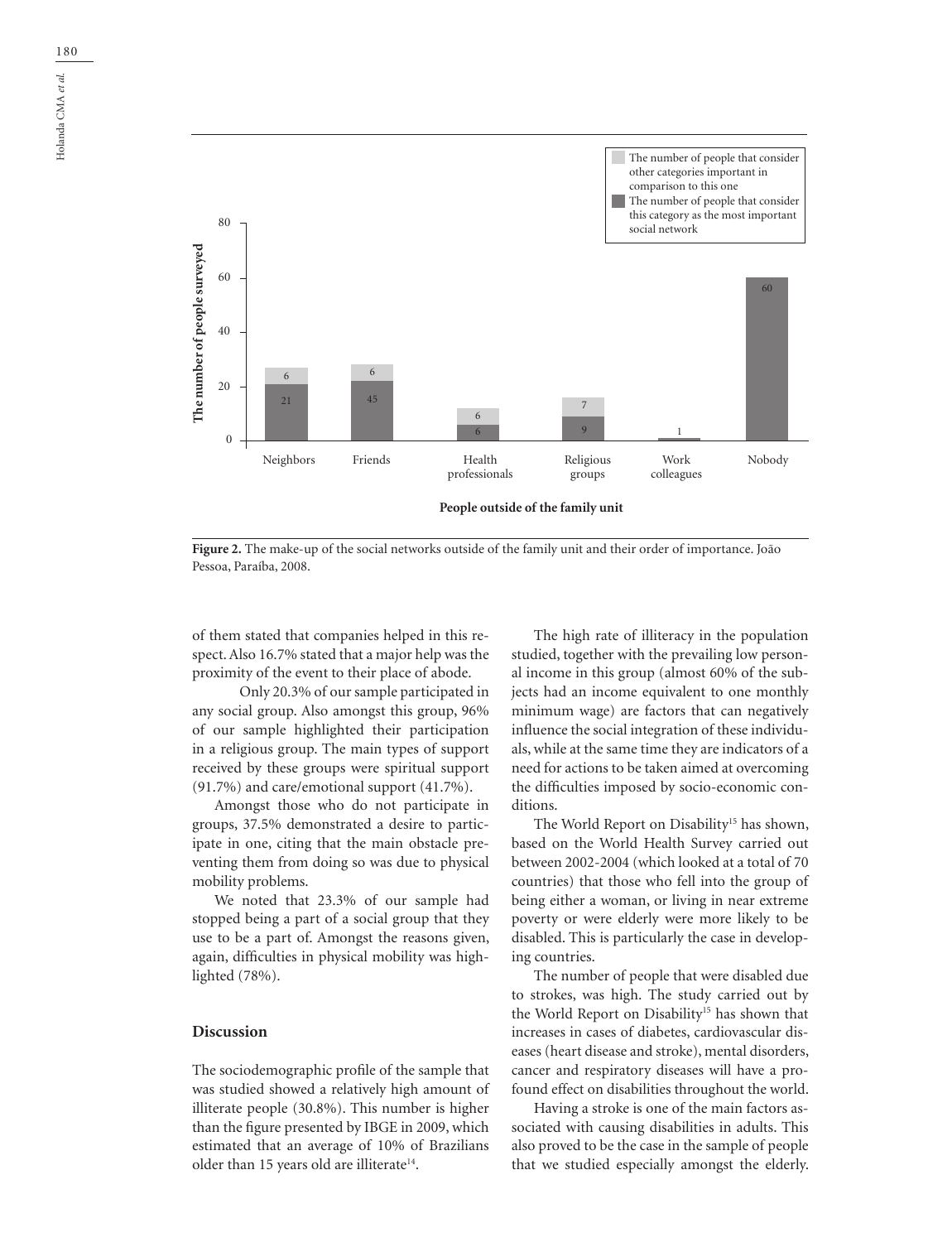The rapid changes in the demographics of our society have seen the increase in the amount of adults and elderly people. This fact coupled with modern lifestyles has increased the number of people with chronic non-transmissible diseases<sup>17</sup>. This rising trend is creating serious public health concerns which demand urgent action and continuous monitoring.

People with physical disabilities in this study had their social support network strongly related to their nuclear family. There are few studies that look at the social support networks of a particular public. Aoki et al.<sup>18</sup> conducted a study that involved 57 people with various types of disabilities, amongst children, adults and the elderly, and it was found that their social support network centered around their nuclear family, with little support from extended family members, friends, neighbors and social facilities.

Bittencourt et al.<sup>19</sup> studied, using qualitative methods, the social networks used by families of those that are deaf. The interviews, that formed part of the study, highlighted the interweaving of relations among family members, other relatives, friends, neighbors, professionals, private organizations and public services. When looking at the relationship between neighbors and the family of deaf people, this relationship appeared to be weak due to a lack neighborly spirit and trust. Also when looking at the support network that involved extended family members, it was noted that importance was placed on geographical proximity and the participation of the "grandmother" in supporting the disabled person. This latter finding did not tally with the results of our study which didn't show, in large numbers, this type of support network.

The study by Rosa et al. $20$  on support networks with the elderly found that the amount of support received in relation to a person's marital status, tends to be lower for the unmarried, widowed and people that are divorced, when compared to married couples. Their results showed that children are fundamental in the support of elderly people, leaving the elderly who do not have children, at a disadvantage. Our study showed the importance of children in the make up of the family support network.

After characterizing the social networks of people with physical disabilities, (being either a part of the nuclear family or extended family) and having looked at the main types of support that exists for accessing health care, one salient fact was noted. Even though people with disabilities were tremendously helped by the two aforementioned groups, they still encountered difficulties in the areas of social interactions with social groups. They had a delimited social network restricted to a high percentage of them only receiving support from family members.

According to Ribeiro<sup>21</sup>, the network of people with physical disabilities, as well as those who have chronic diseases and disabling conditions, worsens over time. In these types of situations the work of the support network rests with the family which can prove to be an overwhelming burden for it. As a result of this, the disabled person becomes increasingly more isolated. We found that the disabled people that usually become isolated first, are those that become disabled during their lives and normally they become removed from their work or study.

Zołnierczyk-Zreda and Majewski<sup>22</sup> highlight the difficulties in employing disabled people. They highlighted the problems in relation to labor productivity and the need to make adaptions to the work environment which can be costly. However, they emphasize the importance of the work to prevent the social exclusion of people with disabilities.

The difficulties in relation to mobility is pointed out as the main reason for the low social participation of the disabled. This difficulty was evident in 15.1% of the cases that we looked at in relation to the accessibility to buildings for the disabled. These problems raised, due to inadequately designed buildings, were also highlighted by our Research Group. In particular, our Research Group noted an association between poorly designed buildings and the level of access to health services for the elderly in  $244^{23}$  cases. Also 63.9% of the 523 people questioned, stated that a lack of sufficient resources was the reason for not being able to make these adjustments to the buildings<sup>24</sup>.

The access to public facilities (buildings and roads) is fundamental for the inclusion of people with disabilities in everyday activities in any society, as well as the availability of technologies which can enhance their lives. This, in particular, can be a powerful resource to increase independence and improve the participation of disabled people in society<sup>15</sup>.

The fact that almost 80% of people with disabilities in this study did not participate in any social group, coupled with the fact that 50% of them did not have any support outside the family, shows the degree of isolation that these people are subjected to.

It creates a vicious circle in which isolation exacerbates the limitations and the limitations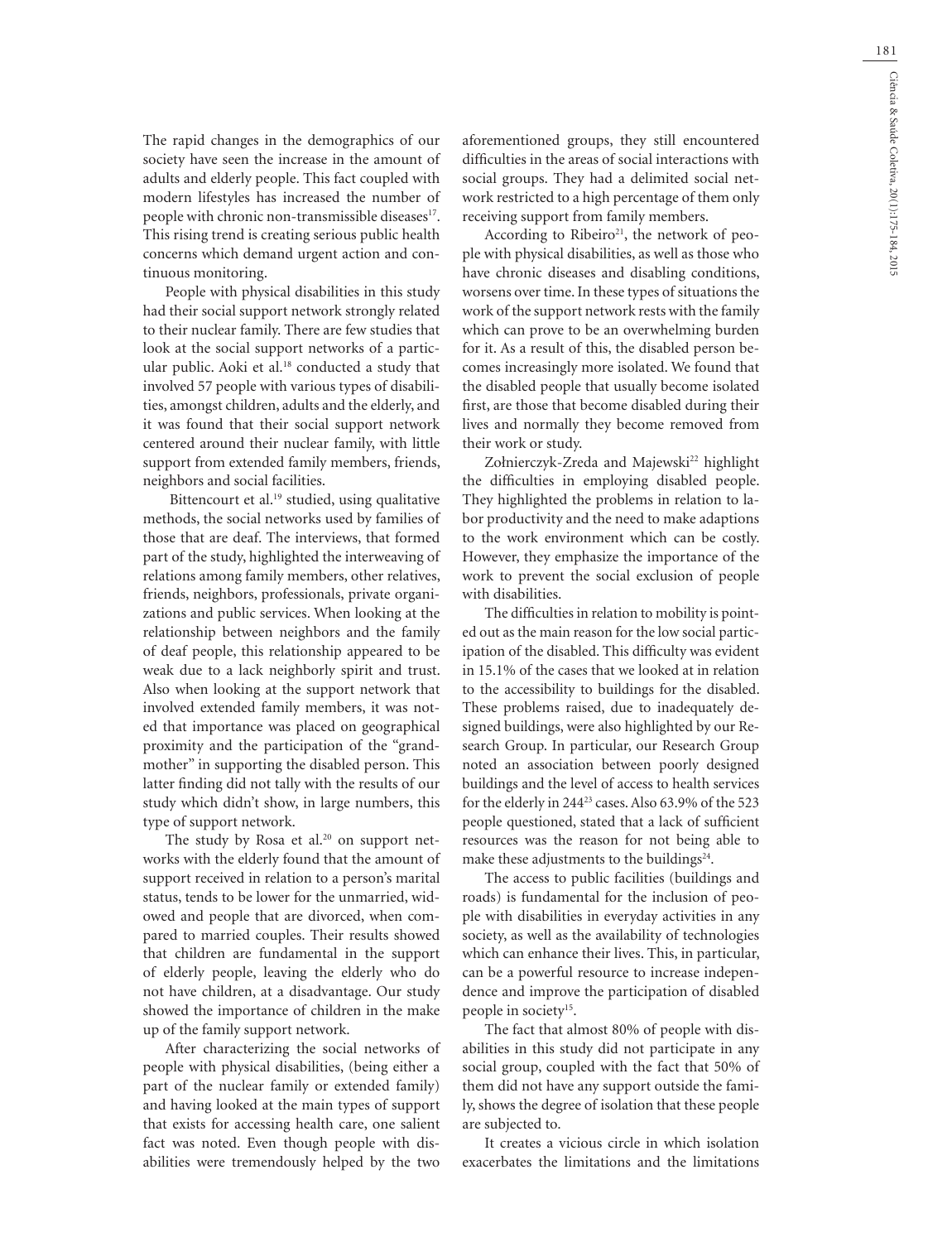exacerbate the disability. It is believed, therefore, that the widening of support networks greatly enhances the chances for the disabled to become involved in different social groups. We found that simply having other people around them facilitated their social participation.

The results of this study suggested that religious groups play an important role in helping disabled people participate in social groups. This finding tallies with the findings of another study about the living conditions of persons with disabilities<sup>18</sup>. According to Parker<sup>25</sup> religion provides for the disabled a religious, cultural and social identity, in the form of community events which creates community bonding. Therefore religion may be a very important social network for the disabled and can help them overcome the sense of social isolation.

There is strong evidence that states that a social network of stable, sensitive, active and reliable people can do the following: can help with health care<sup>26</sup>, can act as carers and help with difficulties, affects the relevance and timeliness of the use of health services, speeds up forms of rehabilitation, and increases the chances of living  $longer<sup>27</sup>$ .

La Valla28 says that social support represents an alternative to support given by some professionals who deal with the health problems on a collective basis. Social support networks have been looked upon by the health community as a means to promote and restore health and well-being<sup>29</sup>.

In this sense, the role of health professionals has become ever more important in the widening and empowering of social support networks for people with physical disabilities. They need to encourage the development of social skills, which can be done through the support that they can give.

The intervention made by professionals involved in social networks, working with other people, can (re)activate social ties and stimulate the formation of new networks. It is necessary, for all parties involved, to know their own personal networks, seek ways to establish new contacts, help in reducing the sense of isolation and help in the restoration or establishment of social bonds<sup>21</sup>. It is worth remembering that every network has a certain inertia and its effectiveness will depend on the amount of attention, care and maintenance that it receives from its members, i.e. it demands a certain amount energy expenditure<sup>27</sup>. The Community Health Workers and the FHTs can help in this process.

It is suggested that there needs to be more input from health care bodies that specifically address social support networks that are focused on people with physical disabilities. This emphasis should also be placed on others that are apart of these networks including trying to encourage more female participation and giving more support to families in health care issues.

Therefore when weaknesses are identified in support networks for the disabled, actions need to be taken to improve the health care provided by these networks. Such actions may be coordinated principally by the ESF through strengthening and expanding networks of support for people with disabilities, in order to increase the availability of support from other sources. It is a strategy that can contribute towards greater social inclusion and can guarantee access to social rights, particularly the right to health.

This is a multifaceted approach, which contains different elements, which was one of the main difficulties with this study particular in comparing our results with other studies. Our knowledge about support networks for the disabled needs to be extended and we need more analytical studies that take into account experiential elements and the intersubjectivity of the area.

### **Conclusion**

The personal support for people with physical disabilities in our sample was restricted to the population in the city of Joao Pessoa - Paraíba and it particularly revolved around a person's nuclear family. It was evident that the support network was important for accessing health services and for traveling.

We also found that difficulties lay in the disabled developing social relationships, forming new bonds through participating in extended family social groups, and mainly through traveling. These limitations have a direct impact on the level and nature of their participation in society.

At the same time we found that difficulties existed in the accessibility by the disabled to health care services and their ability to have more social interactions. We also noted the potential for social networks to help with finding solutions in primary care services if they are incorporated in the work given by health care professionals. Participation in and expansion of social support networks can help to remove the feeling of isolation and reduce the amount of worked placed on the family unit.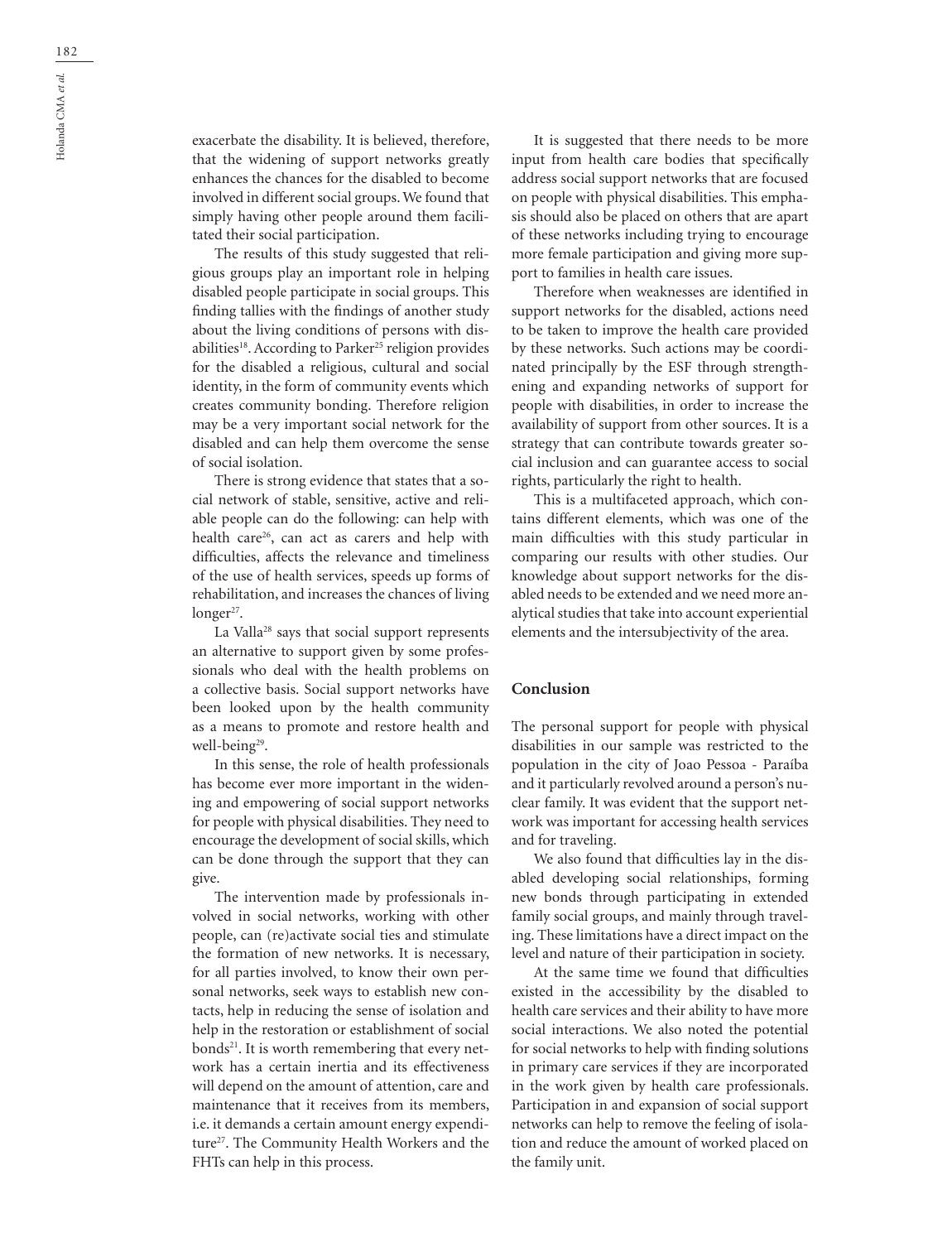## **Collaborations**

CMA Holanda, FLJS Amaral, MAB Quirino, JPS Nascimento, RF Neves, SB Alves e KSQS Ribeiro participated equally in all stages of preparation of the article.

### **Acknowledgements**

We are grateful to the Foundation for Support to Research of the State of Paraíba, FAPESQ, the Brazilian Ministry of Health and the National Council for the Development of Scientific and Technological Research, CNPq, for their financial support.

### **References**

- Organização Mundial da Saúde (OMS). *Disability and*  1. *Rehabilitation WHO Action Plan 2006-2011*. Geneva: OMS. [acessado 2013 Jul 15]. Disponível em: http:// www.who.int/disabilities/publications/dar\_action\_ plan\_2006 to2011.pdf.
- Instituto Brasileiro de Estatística e Geografia (IBGE). *Censo demográfico 2010*. Rio de Janeiro: IBGE; 2010. [acessado 2013 Jul 06]. Disponível em: http://www. ibge.gov.br. 2.
- Organização das Nações Unidas. Resolução n.º 45/91 de 14 de dezembro de 1990. Trata da execução do Programa de Ação Mundial para as Pessoas Deficientes e da Década das Pessoas com Deficiência das Nações Unidas. *Assembleia Geral das Nações Unidas* 1990; 14 dez. 3.
- Brasil. *Constituição da República Federativa do Brasil*. 4. Brasília: Senado Federal; 1998.
- Chatt CB. *A proteção constitucional das pessoas portadoras de deficiência e os aspectos jurídicos para sua efetivação* [acessado 2011 maio 05]. Disponível em: http:// www.uj.com.br/publicacoes/doutrinas. 5.
- Brasil. Ministério da Saúde (MS). *Política Nacional de*  6. *Saúde da Pessoa Portadora de Deficiência*. Brasília: MS; 2008.
- Szwarcwald CL, Mendoça MHM, Andrade CLT. Indicadores de atenção básica em quatro municípios do Estado do Rio de Janeiro, 2005: resultados de inquérito domiciliar de base populacional. *Cien Saude Colet* 2006; 11(3):643-655. 7.
- 8. Siqueira FCV, Facchini LA, Silveira DS, Piccini RX, Tomasi E. Barreiras arquitetônicas a idosos e portadores de deficiência física: um estudo epidemiológico da estrutura física das unidades básicas de saúde em sete estados do Brasil. *Cien Saude Colet* 2009; 14(1):39-44.
- Griep RH, Chor D, Faerstein E, Werneck GL, Lopes CS. Validade de constructo de escala de apoio social do Medical Outcomes Study adaptada para o português no Estudo Pró-Saúde**.** *Cad Saude Publica* 2005; 21(3):703- 714. 9.
- 10. Due P, Holstein B, Lund R, Modvig J, Avlund K. Social relations: Network, support and relational strain. *Soc Sci Med* 1999; 48(5):661-673.
- 11. Minkler M. Building supportive ties and sense of community among the innercity elderly: the Tenderloin Outreach Project. *Health Educ Q* 1985; 12(4):303- 314.
- Melo CF, Alchieri JC, Araújo Neto JL. Sistema Único de 12. Saúde: uma avaliação realizada em Natal, Rio Grande do Norte, Brasil. *Psico-USF* 2012; 17(1):63-72.
- Organização Mundial da Saúde (OMS). *Classificação*  13. *estatística internacional de doenças e problemas relacionados à saúde*. 10ª revisão. 7ª ed. São Paulo: EDUSP; 2008.
- 14. Instituto Brasileiro de Estatística e Geografia (IBGE). *Pesquisa Nacional por Amostra de Domicílios 2009*. Rio de Janeiro: IBGE; 2009. [acessado 2010 out 20]. Disponível em: www.ibge.gov.br.
- Organização Mundial da Saúde. *Relatório mundial so-*15. *bre a deficiência*. São Paulo: SEDPcD; 2012.
- 16. Mendis S. Stroke disability and rehabilitation of stroke: World Health Organization perspective. *Int J Stroke* 2013; 8(1):3-4.